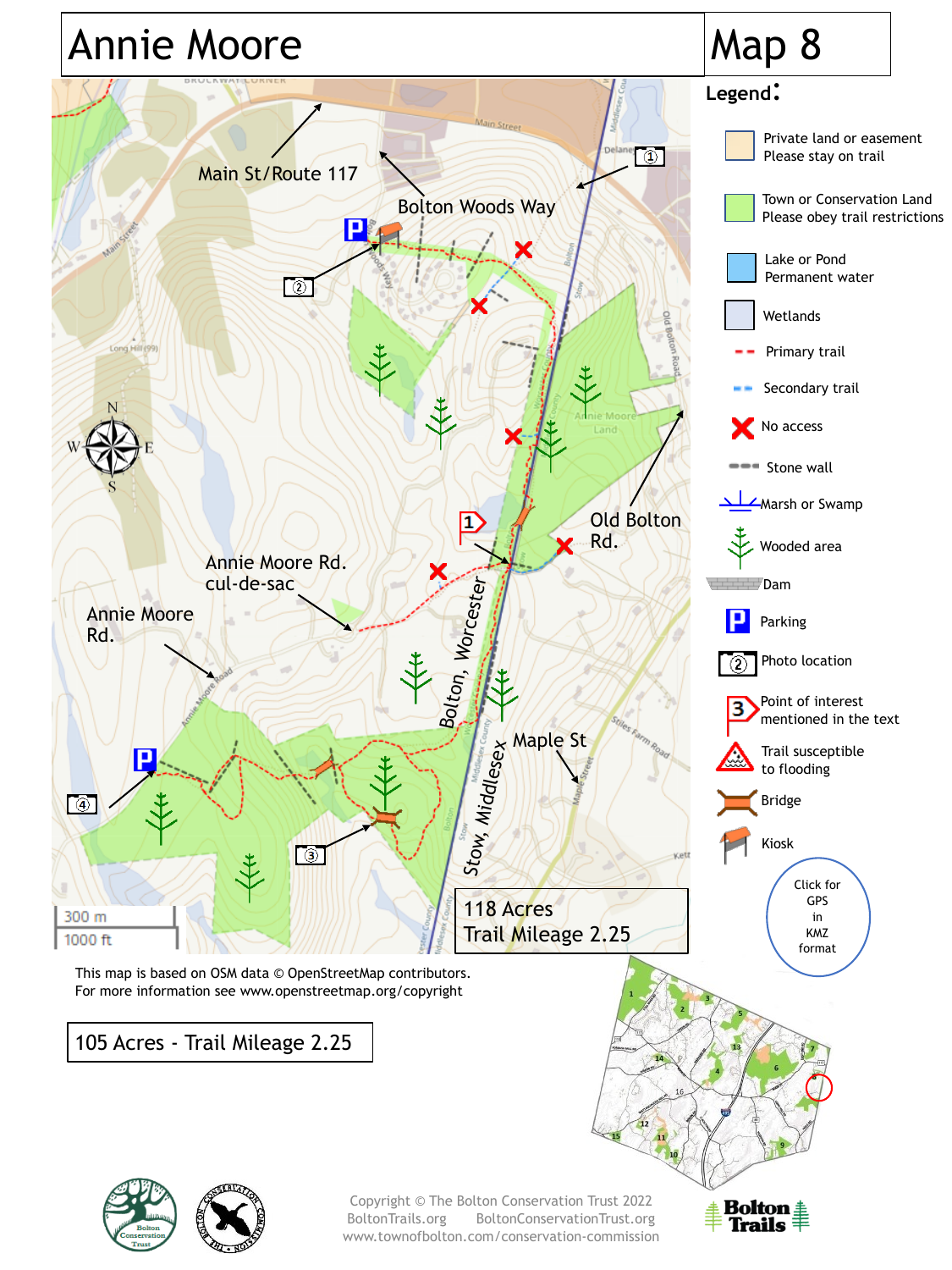**Annie Moore Land:** This 90-acre conservation area located just off Annie Moore Rd. contains a mix of upland forest, wetlands, and an old orchard. Origins of the name Annie Moore are unknown, but people with the name Moore were living on the Stow line at some point although no-one in this family was called Ann or Annie. It's been speculated that the area takes its name after the first Irish immigrant through Ellis Island. The property was donated to the Town by J. D. Sargent, C. Slade and K. McLure. The Annie Moore Rd. trailhead is located on the east side, approximately 1000' past the sharp bend in the road. The trail follows a rock wall as it ventures into the forest. An optional loop trail rejoins the main path as it descends near the old orchard. The main path crosses a wet area via a bridge and then ascends to meet a second loop trail which extends the walk with a short descent, then back up a short slope to meet the main trail again. The path then reaches Bolton/Stow  $\boxed{1}$  junction where it crosses an unpaved, and partially rock-wall lined extension of Annie Moore Rd. The trail then follows the Town line which is also a county line and is marked with occasional low-lying stone posts that may be seen just off the path. The trail continues downhill to Bolton Woods Way. Hikers that venture along Old Bolton Rd. via Bolton Woods Way and Route 117 can spot an old natural stone marker at Old Bolton Rd. with "B" on one side and "S" on the other for the Bolton/Stow line.



 $\mathbb{C}$ 

Natural Stone Marker





Bridge on the longer loop trail







Bolton Woods Way ঠা trailhead



 $\lceil \circledast \rceil$ 

Annie Moore Rd. **Trailhead** 

Copyright © The Bolton Conservation Trust 2022 BoltonTrails.org BoltonConservationTrust.org www.townofbolton.com/conservation-commission

#### **Parking:**

- *Annie Moore Rd.,* 1-2 cars on the roadway shoulder next to the trailhead.
- 42.428528, -71.563139
- **•** *Bolton Woods Way Trailhead*, 1-2 cars. 42.439559, -71.556966

## **Suggested walks**:

*Out and back* from either end, but adding variation by taking the loop trails in one direction, but not in the other.

*Loop.* Start at either the Annie Moore cul-de-sac or the Annie Moore Rd. trailhead. Make a loop through the junction with the unpaved extension to Annie Moore Rd.  $\rightarrow$  and then return to the starting point. This can be extended by an out and back walk to the kiosk at the Bolton Woods Way trailhead.